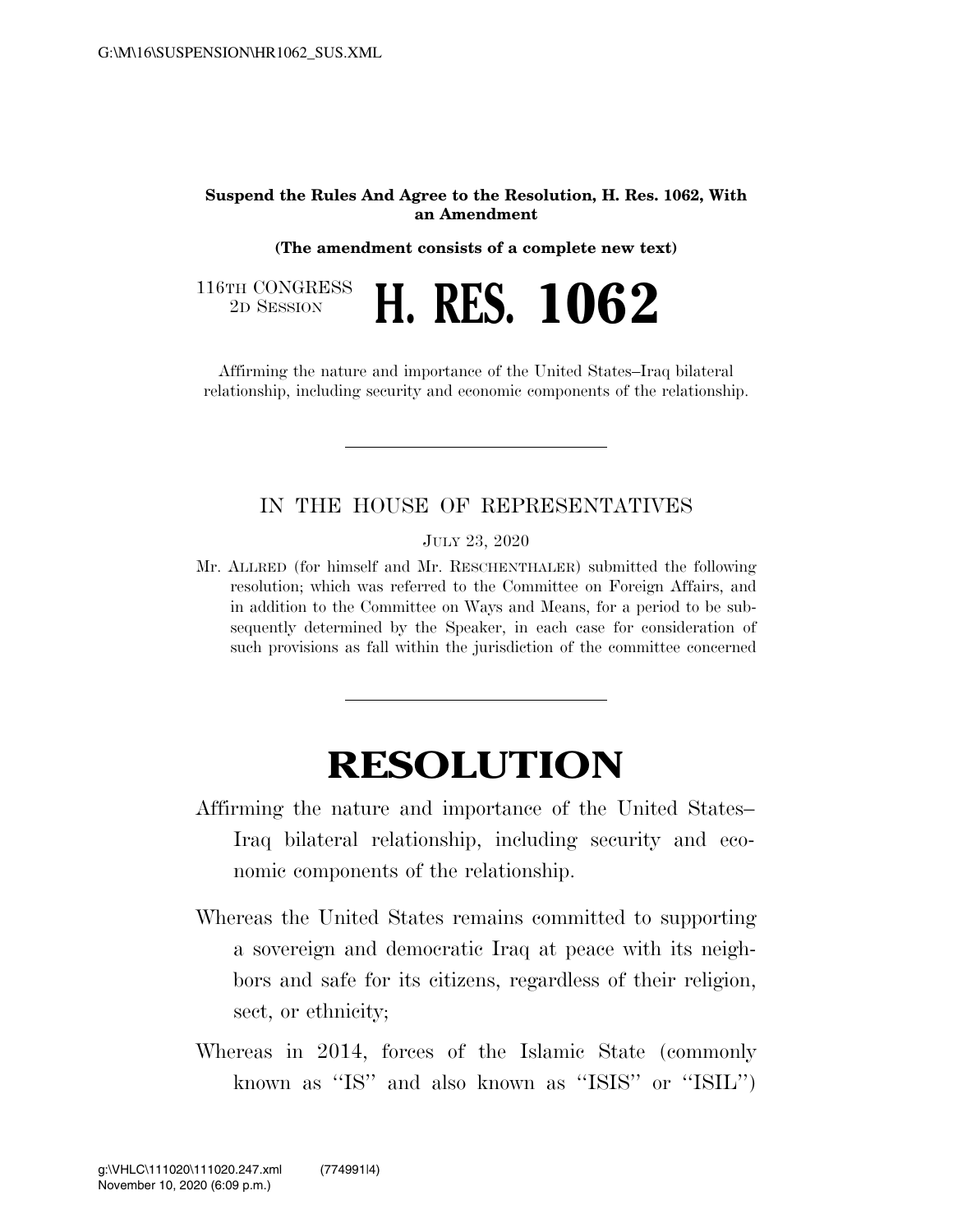seized significant territory in Iraq, leading Iraq's Prime Minister to request international military intervention;

- Whereas the United States began military intervention against the Islamic State in Iraq in 2014, working with international coalition partners and Iraqi security forces to combat the Islamic State and to retake Iraqi territory from Islamic State fighters;
- Whereas the Islamic State ruled areas it controlled with terror and brutal violence, including through heinous acts such as mass executions, public beheadings, desecration of holy sites, sexual enslavement and rape, and abuse and torture of minors;
- Whereas the Government of Iraq declared military victory against the Islamic State in December 2017, but insurgent attacks by remaining terrorist fighters have continued and threaten peace and stability in some areas of Iraq;
- Whereas an estimated 6 million Iraqis have been rendered internally displaced since 2014, of whom 1.4 million remain internally displaced;
- Whereas members of religious and ethnic minority groups, including Iraqi Christian communities and Yezidis, faced particular brutality under the Islamic State and often lacked the resources and capacity for protection;
- Whereas the Islamic State's destructive rule and ensuing military campaign left large areas of key population centers uninhabitable, including Anbar, Salah al-Din, and Ninewa governorates, where efforts at resettlement, reconstruction, service delivery, governance, and security remain challenging;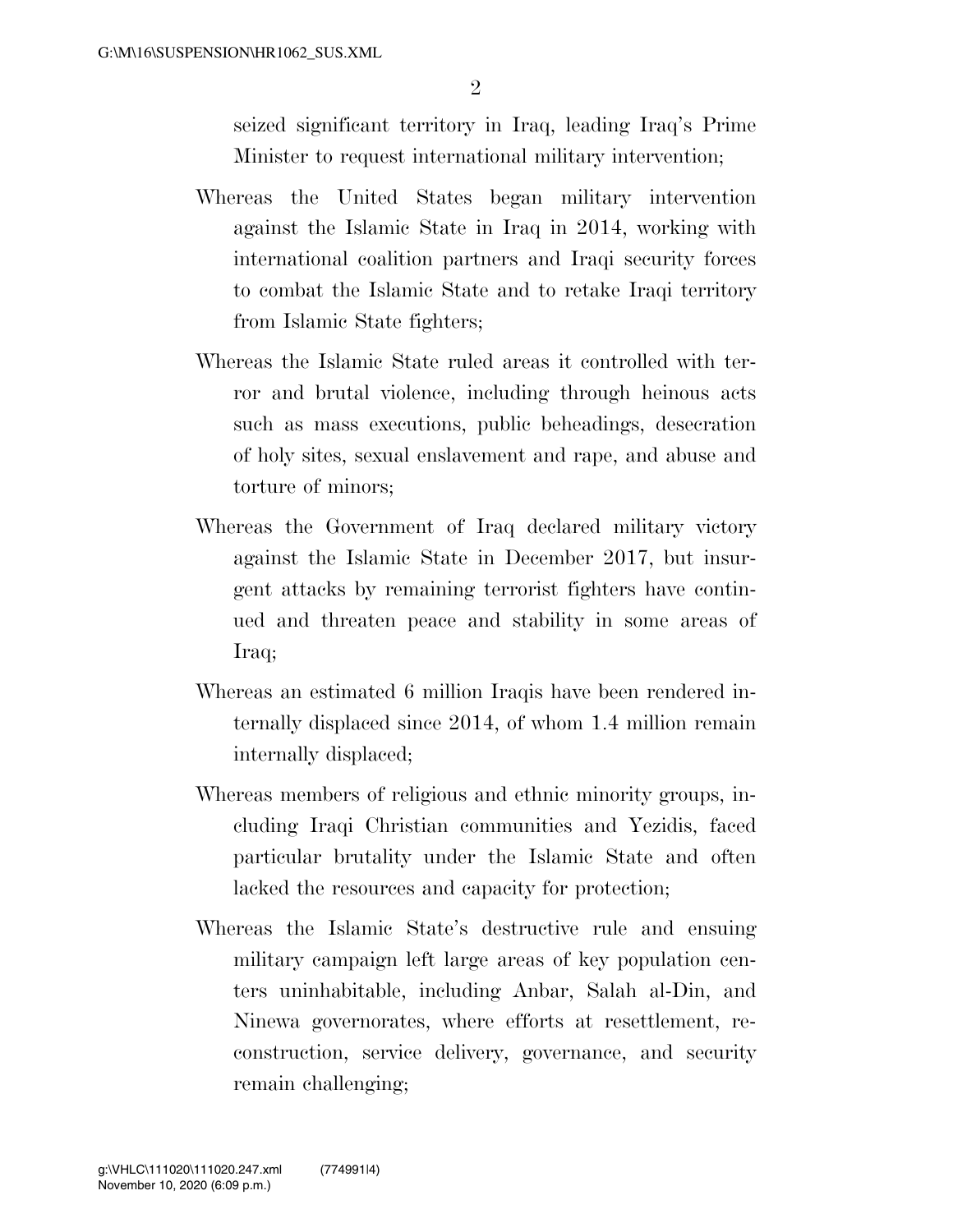- Whereas the United Nations Office for the Coordination of Humanitarian Affairs (UNOCHA) 2020 humanitarian needs assessment previously anticipated that as many as 4.1 million Iraqis will need some form of humanitarian assistance in 2020, and humanitarian needs are likely to be further exacerbated by socio-economic disruptions attributable to the COVID-19 pandemic;
- Whereas the United States was the top donor to the 2018 and 2019 United Nations Iraq Humanitarian Response Plans and has contributed nearly \$2.75 billion to humanitarian relief efforts in Iraq since 2014, including more than \$750 million in humanitarian support since fiscal year 2018;
- Whereas in July 2017, the United Nations Office for the Coordination of Humanitarian Affairs (UNOCHA) reported that ''after decades of war, the sheer volume of explosive devices renders Iraq one of the most heavily contaminated countries in the world'';
- Whereas multiple nongovernmental human rights organizations and media investigations have reported that areas still suffering from the lack of reconstruction, service delivery, governance, and security are acutely susceptible to re-radicalization by Islamic State underground cells or follow-on elements;
- Whereas human rights organizations have reported that thousands of displaced Iraqis, including children, are unable to obtain or replace civil documentation due to displacement caused by Islamic State;
- Whereas some paramilitary forces, including some elements of the ''Popular Mobilization Units'' or ''PMUs'' that mobilized to fight Islamic State terrorists have yet to be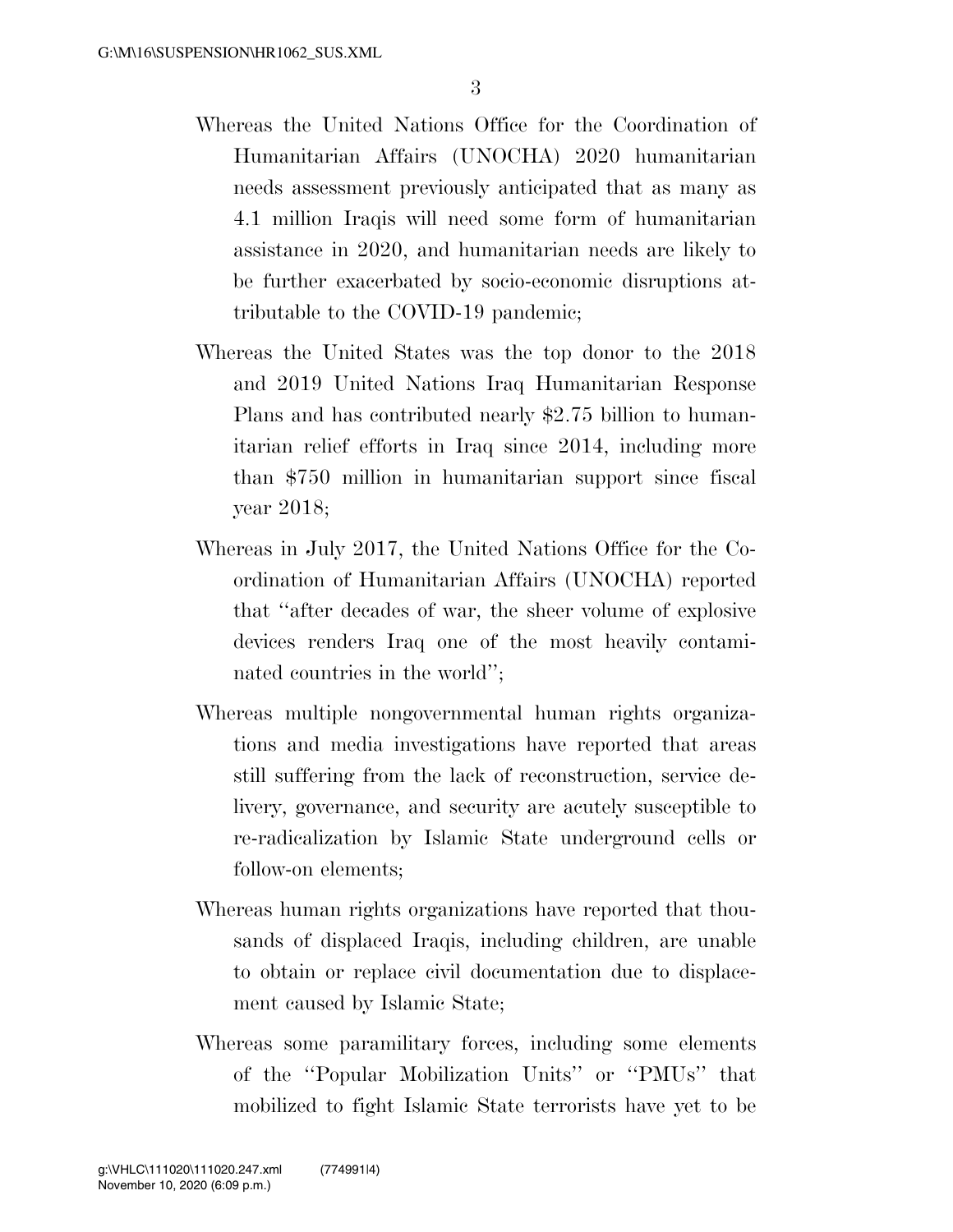fully integrated into national security institutions and threaten civilian populations in some areas, including vulnerable minority groups;

- Whereas in late 2019, some Iraqi security force units, including non-state militias, responded violently to peaceful protests resulting in the deaths of more than 550 Iraqi civilians and many more injured;
- Whereas in 2019 and 2020, Iranian aligned militias, some of whom operate Iraqi PMUs conducted numerous attacks on United States and coalition forces in Iraq as well as Iraqi military facilities and Iraqi nationals, including a December 2019 attack that killed a United States citizen contractor and wounded others, and a March 2020, attack that killed a United States servicemember, a United States contractor, a British soldier, and injured at least a dozen other troops;
- Whereas Iranian aligned militias and some PMUs were reportedly involved in the December 31, 2019, to January 1, 2020, siege on the United States Embassy in Baghdad, in which attackers set fire to structures and damaged property;
- Whereas in July 2019 the Combined Joint Task Force-Operation Inherent Resolve (CJTF–OIR) informed the Department of Defense and Department of State Inspector General that the Islamic State in Iraq continues to recruit from isolated rural areas ''exploiting perceived weaknesses and failures of the Iraqi government, particularly in Sunni areas where the population feels neglected'';
- Whereas a July 2019 Department of Defense and Department of State Lead Inspector General (LIG) Report to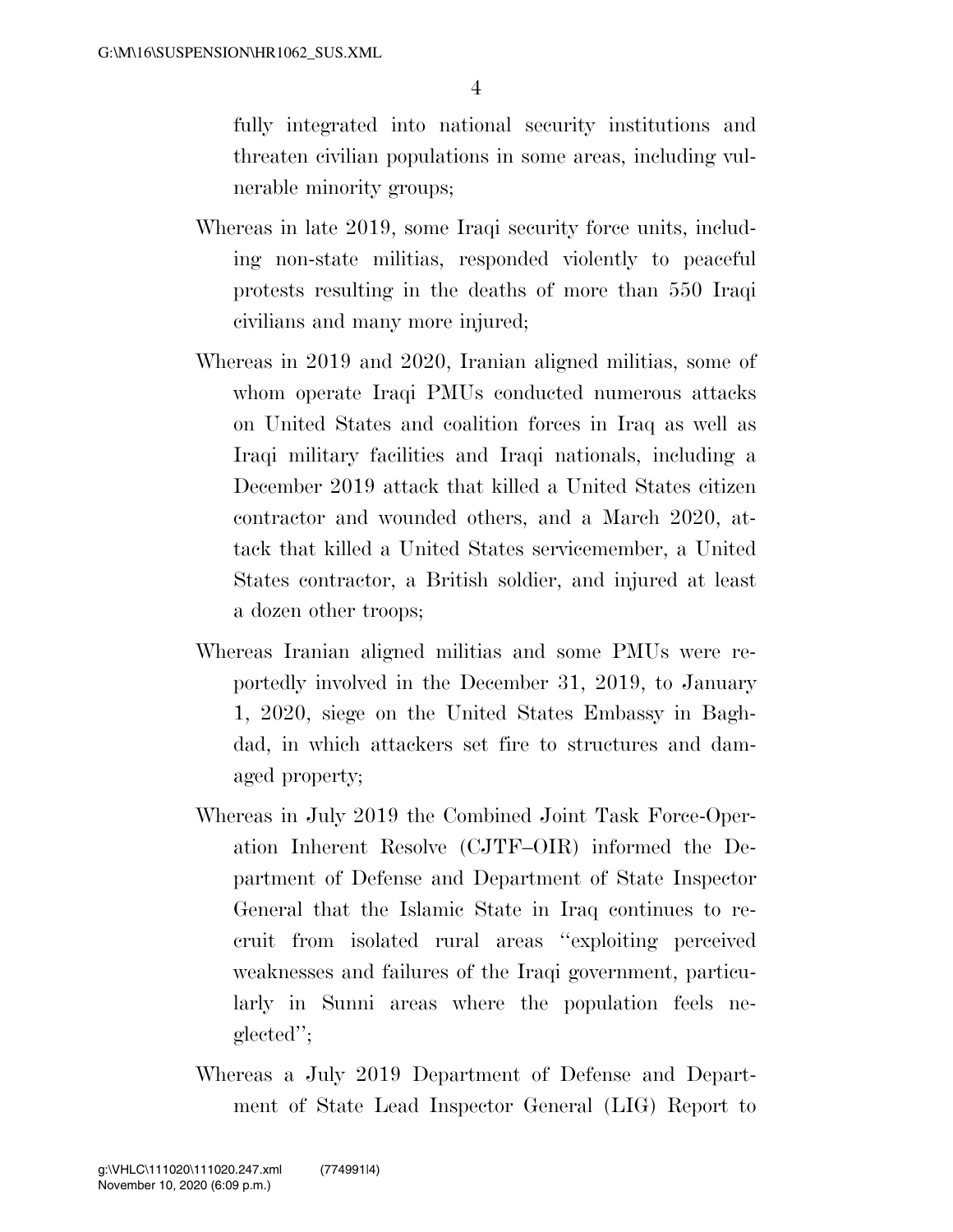Congress on Operation Inherent Resolve stated the ''Department of State and USAID reported that the greatest obstacles preventing IDPs from returning . . . are lack of security and economic opportunity, and damage to housing" as well as a lack of "legal assistance to recover or renew identification documents'';

- Whereas in March 2020 Iraq confirmed its first case of COVID-19, which soon spread throughout the country, straining Iraq's already struggling healthcare system, and infecting 64,000 Iraqis and killing 2,685 Iraqis, including 592 Iraqi doctors, as of June 2020; and
- Whereas the LIG reported in May 2020 that ''the emergence of COVID-19 in Iraq has further restricted humanitarian access and presented a significant risk to internally displaced person (IDP) and refugee camps across the country'': Now, therefore, be it

1 *Resolved,* That the House of Representatives—

- 2 (1) supports a sovereign and democratic Iraq at 3 peace with its neighbors and safe for its citizens, re-4 gardless of religion, sect, or ethnicity;
- 5 (2) calls on the Administration to provide con-6 tinued support for Iraqi efforts to ensure stability 7 and security for a democratic Iraq;
- 8 (3) calls on the Government of Iraq to take all 9 appropriate action to protect United States dip-10 lomats and United States servicemembers, including 11 by holding accountable those involved in the Decem-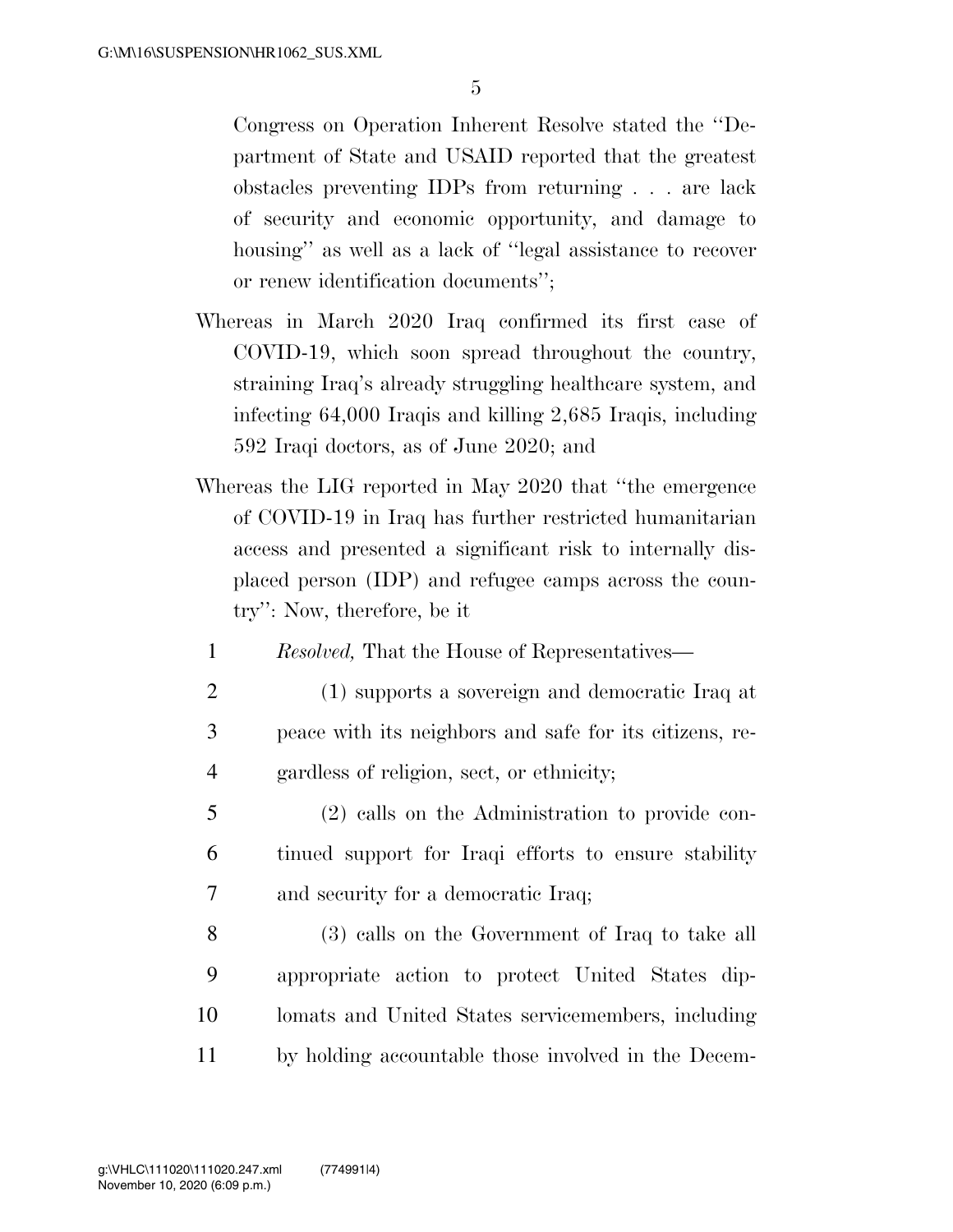| $\mathbf{1}$   | ber 31, 2019, through January 1, 2020, attack on         |
|----------------|----------------------------------------------------------|
| $\overline{2}$ | the United States Embassy;                               |
| 3              | (4) supports robust exercise by Iraqis of the            |
| $\overline{4}$ | rights to free speech and assembly as guaranteed to      |
| 5              | them by the Constitution of Iraq;                        |
| 6              | $(5)$ calls on the Government of Iraq to hold ac-        |
| 7              | countable all those responsible for violence against     |
| 8              | peaceful protestors, including members of Iraqi secu-    |
| 9              | rity forces as applicable;                               |
| 10             | $(6)$ calls on all countries to continue upholding       |
| 11             | the principle of non-refoulement for refugees subject    |
| 12             | to violence, persecution, or death if forcibly returned  |
| 13             | to Iraq, including for reasons of religious persecu-     |
| 14             | tion, and to assist internally displaced Iraqis to safe- |
| 15             | ly and voluntarily return to their homes;                |
| 16             | (7) encourages the United States to continue to          |
| 17             | work with bilateral and multilateral partners and        |
| 18             | international nongovernmental organizations on the       |
| 19             | stabilization of Iraq;                                   |
| 20             | $(8)$ calls on the Administration to continue to         |
| 21             | work with Iraq to eliminate child labor and forced       |
| 22             | labor in Iraq;                                           |
| 23             | (9) calls on the Administration to continue as-          |
| 24             | sisting religious and ethnic minority communities        |
| 25             | targeted by the Islamic State for genocide;              |